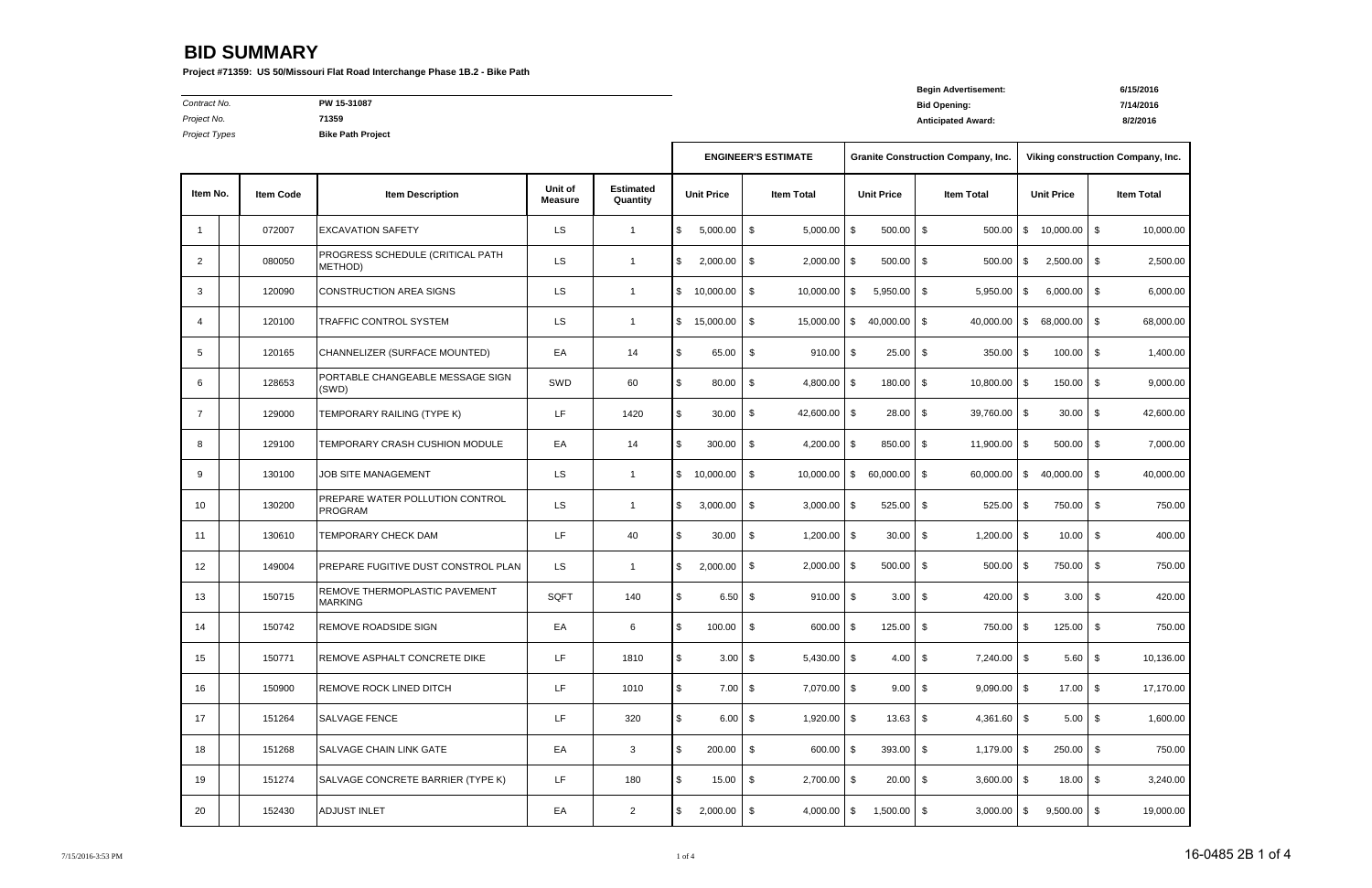*Project No.* **71359 Anticipated Award: 8/2/2016**

*Project Types* **Bike Path Project**

# **BID SUMMARY**

**Project #71359: US 50/Missouri Flat Road Interchange Phase 1B.2 - Bike Path**

|          |     |                  |                                               |                           |                              | <b>ENGINEER'S ESTIMATE</b> |                   |           |                   |                   |               |                   | <b>Granite Construction Company, Inc.</b> | Viking construction Company, Inc. |               |    |            |  |  |  |                   |  |                   |
|----------|-----|------------------|-----------------------------------------------|---------------------------|------------------------------|----------------------------|-------------------|-----------|-------------------|-------------------|---------------|-------------------|-------------------------------------------|-----------------------------------|---------------|----|------------|--|--|--|-------------------|--|-------------------|
| Item No. |     | <b>Item Code</b> | <b>Item Description</b>                       | Unit of<br><b>Measure</b> | <b>Estimated</b><br>Quantity |                            | <b>Unit Price</b> |           | <b>Item Total</b> | <b>Unit Price</b> |               | <b>Item Total</b> |                                           |                                   |               |    |            |  |  |  | <b>Unit Price</b> |  | <b>Item Total</b> |
| 21       |     | 152443           | ADJUST PIPE INLET TO GRADE                    | EA                        | $\mathbf{1}$                 | \$                         | 500.00            | \$        | 500.00            | l \$              | $3,800.00$ \$ |                   | 3,800.00                                  | \$                                | $9,500.00$ \$ |    | 9,500.00   |  |  |  |                   |  |                   |
| 22       |     | 153215           | REMOVE CONCRETE (CURB AND GUTTER)             | LF.                       | 22                           | \$                         | 30.00             | \$        | 660.00            | I \$              | 175.00        | -\$               | $3,850.00$ \$                             |                                   | 75.00         | \$ | 1,650.00   |  |  |  |                   |  |                   |
| 23       |     | 153221           | <b>REMOVE CONCRETE BARRIER</b>                | LF.                       | 110                          | \$                         | 30.00             | \$        | $3,300.00$ \$     |                   | $70.00$ \$    |                   | 7,700.00 \$                               |                                   | $85.00$ \$    |    | 9,350.00   |  |  |  |                   |  |                   |
| 24       |     | 160102           | CLEARING AND GRUBBING (LS)                    | LS.                       | $\mathbf{1}$                 | \$                         | 5,000.00          | \$        | 5,000.00          | l \$              | 1,500.00      | \$                | 1,500.00                                  | \$                                | 5,000.00      | \$ | 5,000.00   |  |  |  |                   |  |                   |
| 25       |     | 170101           | DEVELOP WATER SUPPLY                          | LS.                       | $\mathbf{1}$                 | \$                         | 5,000.00          | \$        | 5,000.00          | I \$              | $2,500.00$ \$ |                   | $2,500.00$ \$                             |                                   | $1,500.00$ \$ |    | 1,500.00   |  |  |  |                   |  |                   |
| 26       |     | 190101           | <b>ROADWAY EXCAVATION</b>                     | <b>CY</b>                 | 1410                         | \$                         | 30.00             | \$        | 42,300.00 \$      |                   | $46.00$ \$    |                   | 64,860.00 \$                              |                                   | 175.00        | \$ | 246,750.00 |  |  |  |                   |  |                   |
| 27       | (F) | 192037           | STRUCTURE EXCAVATION (RETAINING<br>WALL)      | <b>CY</b>                 | 212                          | \$                         | 175.00            | \$        | 37,100.00 \$      |                   | $370.00$ \$   |                   | 78,440.00 \$                              |                                   | $650.00$ \$   |    | 137,800.00 |  |  |  |                   |  |                   |
| 28       | (F) | 193013           | STRUCTURE BACKFILL (RETAINING WALL)           | <b>CY</b>                 | 71                           | \$                         | 120.00            | \$        | 8,520.00          | $\sqrt{3}$        | $320.00$ \$   |                   | 22,720.00 \$                              |                                   | 900.00        | \$ | 63,900.00  |  |  |  |                   |  |                   |
| 29       |     | 210280           | ROLLED EROSION CONTROL PRODUCT<br>(BLANKET)   | SQFT                      | 11600                        | \$                         | 1.00              | - \$      | $11,600.00$ \$    |                   | $0.70$ \$     |                   | $8,120.00$ \$                             |                                   | $0.60$ \$     |    | 6,960.00   |  |  |  |                   |  |                   |
| 30       |     | 210350           | <b>FIBER ROLLS</b>                            | LF                        | 3320                         | \$                         | 3.00              | <b>\$</b> | $9,960.00$ \$     |                   | $3.13$ \$     |                   | 10,391.60 \$                              |                                   | $3.10$ \$     |    | 10,292.00  |  |  |  |                   |  |                   |
| 31       |     | 210430           | <b>HYDROSEED</b>                              | SQFT                      | 11600                        | \$                         | 0.35              | \$        | $4,060.00$ \$     |                   | 0.51          | \$                | $5,916.00$ \$                             |                                   | $0.15$ \$     |    | 1,740.00   |  |  |  |                   |  |                   |
| 32       |     | 260203           | CLASS 2 AGGREGATE BASE (CY)                   | CY                        | 820                          | \$                         | 80.00             | \$        | 65,600.00 \$      |                   | $100.00$ \$   |                   | 82,000.00 \$                              |                                   | $110.00$ \$   |    | 90,200.00  |  |  |  |                   |  |                   |
| 33       |     | 390132           | HOT MIX ASPHALT (TYPE A)                      | <b>TON</b>                | 790                          | \$                         | 100.00            | \$        | 79,000.00         | $\sqrt{3}$        | $105.00$ \$   |                   | 82,950.00 \$                              |                                   | $128.00$ \$   |    | 101,120.00 |  |  |  |                   |  |                   |
| 34       |     | 394074           | PLACE HOT MIX ASPHALT DIKE (TYPE C)           | LF.                       | 560                          | \$                         | 13.00             | \$        | 7,280.00 \$       |                   | 6.65          | \$                | $3,724.00$ \$                             |                                   |               |    | 2,800.00   |  |  |  |                   |  |                   |
| 35       |     | 394076           | PLACE HOT MIX ASPHALT DIKE (TYPE E)           | LF                        | 18                           | \$                         | 20.00             | \$        | $360.00$ \$       |                   | $6.65$ \$     |                   | $119.70$ \$                               |                                   | $5.00$ \$     |    | 90.00      |  |  |  |                   |  |                   |
| 36       |     | 394090           | PLACE HOT MIX ASPHALT (MISCELLANEOUS<br>AREA) | SQYD                      | 20                           | \$                         | 60.00             | \$        | $1,200.00$ \$     |                   | $190.00$ \$   |                   | $3,800.00$ \$                             |                                   | $5.00$ \$     |    | 100.00     |  |  |  |                   |  |                   |
| 37       |     | 397005           | <b>TACK COAT</b>                              | <b>TON</b>                | $0.2\,$                      | \$                         | 1,000.00          | \$        | $200.00$ \$       |                   | $600.00$ \$   |                   | $120.00$ \$                               |                                   | $500.00$ \$   |    | 100.00     |  |  |  |                   |  |                   |
| 38       | (F) | 510060           | STRUCTURAL CONCRETE, RETAINING WALL           | <b>CY</b>                 | 95                           | \$                         | 1,000.00          | \$        | 95,000.00 \$      |                   | $2,000.00$ \$ |                   | 190,000.00 \$                             |                                   | $970.00$ \$   |    | 92,150.00  |  |  |  |                   |  |                   |
| 39       | (F) | 510502           | MINOR CONCRETE (MINOR STRUCTURE)              | <b>CY</b>                 | 5                            | \$                         | 2,000.00          | \$        | 10,000.00         | $\sqrt{3}$        | $5,000.00$ \$ |                   | 25,000.00 \$                              |                                   | $9,500.00$ \$ |    | 47,500.00  |  |  |  |                   |  |                   |
| 40       | (F) | 520103           | BAR REINFORCING STEEL (RETAINING<br>WALL)     | LB                        | 4825                         | \$                         | $2.00 \, \$$      |           | $9,650.00$ \$     |                   | $2.50$ \$     |                   | 12,062.50 \$                              |                                   | $1.00$ \$     |    | 4,825.00   |  |  |  |                   |  |                   |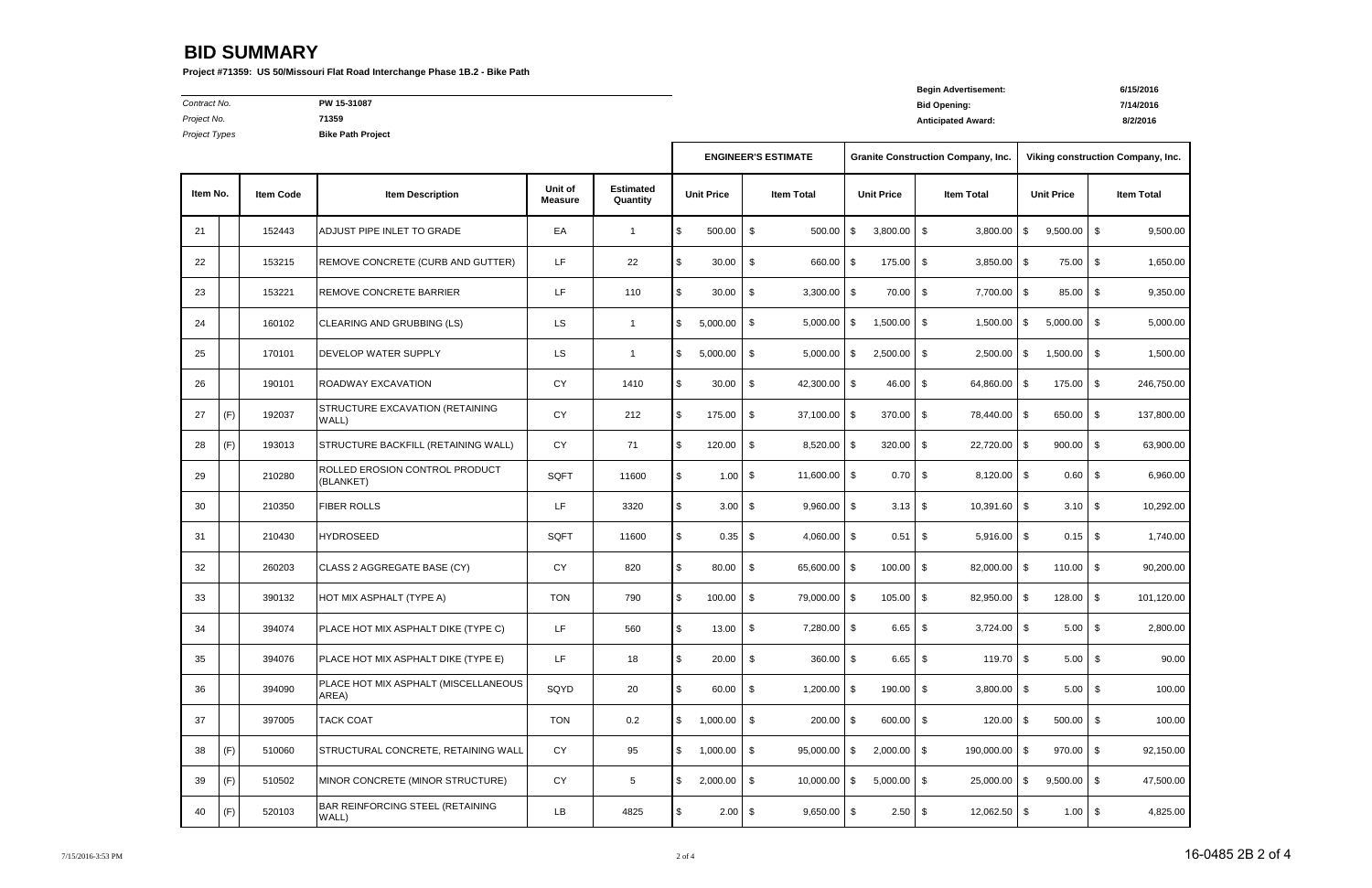*Project No.* **71359 Anticipated Award: 8/2/2016**

*Project Types* **Bike Path Project**

# **BID SUMMARY**

**Project #71359: US 50/Missouri Flat Road Interchange Phase 1B.2 - Bike Path**

|          |     |                  |                                                         |                    |                              |                         |                                        | <b>ENGINEER'S ESTIMATE</b> |                |                   |                    | <b>Granite Construction Company, Inc.</b> | Viking construction Company, Inc. |                   |               |                   |           |
|----------|-----|------------------|---------------------------------------------------------|--------------------|------------------------------|-------------------------|----------------------------------------|----------------------------|----------------|-------------------|--------------------|-------------------------------------------|-----------------------------------|-------------------|---------------|-------------------|-----------|
| Item No. |     | <b>Item Code</b> | <b>Item Description</b>                                 | Unit of<br>Measure | <b>Estimated</b><br>Quantity |                         | <b>Unit Price</b><br><b>Item Total</b> |                            |                | <b>Unit Price</b> | <b>Item Total</b>  |                                           |                                   | <b>Unit Price</b> |               | <b>Item Total</b> |           |
| 41       |     | 560248           | FURNISH SINGLE SHEET ALUMINUM SIGN<br>(0.063"-UNFRAMED) | SQFT               | 100                          | \$                      | 15.00                                  | \$                         | $1,500.00$ \$  |                   | 14.00              | \$                                        | 1,400.00                          | -\$               | $14.00$ \$    |                   | 1,400.00  |
| 42       |     | 566011           | <b>ROADSIDE SIGN - ONE POST</b>                         | EA                 | 68                           | \$                      | 350.00                                 | \$                         | 23,800.00 \$   |                   | 230.00             | \$                                        | 15,640.00                         | -\$               | 230.00        | \$                | 15,640.00 |
| 43       |     | 566012           | <b>ROADSIDE SIGN - TWO POST</b>                         | EA                 | $\overline{2}$               | \$                      | 450.00                                 | $\boldsymbol{\mathsf{S}}$  | $900.00$ \$    |                   | 350.00             | \$                                        | 700.00 \$                         |                   | $350.00$ \$   |                   | 700.00    |
| 44       |     | 566013           | <b>SOLAR POWERED SIGN</b>                               | ЕA                 | $\overline{2}$               | \$                      | 5,000.00                               | \$                         | 10,000.00      | S                 | 4,025.00           | \$                                        | 8,050.00                          | \$                | 4,025.00      | \$                | 8,050.00  |
| 45       |     | 650010           | 12" REINFORCED CONCRETE PIPE                            | LF                 | 20                           | \$                      | 230.00                                 | \$                         | $4,600.00$ \$  |                   | 200.00             | \$                                        | $4,000.00$ \$                     |                   | 350.00        | \$                | 7,000.00  |
| 46       |     | 690112           | 12" CORRUGATED STEEL PIPE DOWNDRAIN<br>(.079" THICK)    | LF                 | 60                           | $\sqrt[6]{3}$           | 120.00                                 | \$                         | $7,200.00$ \$  |                   | 65.00              | \$                                        | $3,900.00$ \$                     |                   | 160.00        | \$                | 9,600.00  |
| 47       |     | 692005           | <b>12" ENTRANCE TAPER</b>                               | EA                 | $\overline{2}$               | \$                      | 500.00                                 | \$                         | 1,000.00       | - \$              | 1,000.00           | \$                                        | $2,000.00$ \$                     |                   | 190.00        | \$                | 380.00    |
| 48       |     | 692305           | 12" ANCHOR ASSEMBLY                                     | EA                 | 10                           | \$                      | 300.00                                 | \$                         | 3,000.00       | <b>IS</b>         | 520.00             | \$                                        | $5,200.00$ \$                     |                   | 100.00        | \$                | 1,000.00  |
| 49       | (F) | 721026           | ROCK SLOPE PROTECTION (NO. 1, METHOD<br>B) (CY)         | <b>CY</b>          | 140                          | \$                      | 200.00                                 | \$                         | 28,000.00 \$   |                   | 150.00             | \$                                        | $21,000.00$ \$                    |                   | 150.00        | \$                | 21,000.00 |
| 50       |     | 729011           | ROCK SLOPE PROTECTION FABRIC (CLASS                     | SQYD               | 410                          | \$                      | $4.00$ \$                              |                            | $1,640.00$ \$  |                   | 2.00               | \$                                        | $820.00$ \$                       |                   | 1.00          | \$                | 410.00    |
| 51       |     | 730020           | MINOR CONCRETE (CURB) (CY)                              | CY                 | 4                            | \$                      | 700.00                                 | \$                         | 2,800.00       | S                 | 3,000.00           | \$                                        | 12,000.00                         | \$                | 2,000.00      | \$                | 8,000.00  |
| 52       |     | 730045           | MINOR CONCRETE (GUTTER) (CY)                            | <b>CY</b>          | 20                           | \$                      | 800.00                                 | \$                         | $16,000.00$ \$ |                   | 1,500.00           | \$                                        | $30,000.00$ \$                    |                   | $1,200.00$ \$ |                   | 24,000.00 |
| 53       |     | 730070           | DETECTABLE WARNING SURFACE                              | SQFT               | 90                           | \$                      | 30.00                                  | \$                         | $2,700.00$ \$  |                   | 30.00              | \$                                        | $2,700.00$ \$                     |                   | 10.00         | \$                | 900.00    |
| 54       |     | 731530           | MINOR CONCRETE (TEXTURED PAVING)                        | <b>CY</b>          | 110                          | \$                      | 400.00                                 | -\$                        | 44,000.00 \$   |                   | 700.00             | \$                                        | 77,000.00                         | -\$               | 640.00 \$     |                   | 70,400.00 |
| 55       |     | 731623           | MINOR CONCRETE (CURB RAMP)                              | CY                 | $\overline{2}$               | $\sqrt[6]{3}$           | 1,750.00                               | I \$                       | $3,500.00$ \$  |                   | $5,500.00$ \$      |                                           | $11,000.00$ \$                    |                   | $2,000.00$ \$ |                   | 4,000.00  |
| 56       | (F) | 750001           | MISCELLANEOUS IRON AND STEEL                            | LB                 | 2290                         | $\sqrt[6]{3}$           | $3.00\frac{ }{}$ \$                    |                            | 6,870.00 \$    |                   | $2.00 \, \text{S}$ |                                           | 4,580.00 \$                       |                   | $3.50$ \$     |                   | 8,015.00  |
| 57       |     | 800360           | CHAIN LINK FENCE (TYPE CL-6)                            | LF                 | 550                          | $\sqrt[6]{3}$           | 20.00                                  | $\sqrt[6]{\frac{1}{2}}$    | $11,000.00$ \$ |                   | 21.20              | \$                                        | 11,660.00 \$                      |                   | $39.00$ \$    |                   | 21,450.00 |
| 58       |     | 800500           | <b>FENCE RAILING</b>                                    | LF                 | 360                          | \$                      | 30.00                                  | \$                         | 10,800.00 \$   |                   | $25.62$ \$         |                                           | $9,223.20$ \$                     |                   | $80.00$ \$    |                   | 28,800.00 |
| 59       |     | 802620           | 16' CHAIN LINK GATE (TYPE CL-6)                         | EA                 | $\mathbf{1}$                 | $\sqrt[6]{\frac{1}{2}}$ | 1,500.00                               | \$                         | $1,500.00$ \$  |                   | $2,466.00$ \$      |                                           | $2,466.00$ \$                     |                   | $2,000.00$ \$ |                   | 2,000.00  |
| 60       |     | 820106           | CONCRETE BARRIER DELINEATOR, 16-INCH<br>(TYPE F)        | EA                 | $\,$ 5 $\,$                  | \$                      | 50.00                                  | \$                         | $250.00$ \$    |                   | $60.00$ \$         |                                           | $300.00$ \$                       |                   | 75.00 \$      |                   | 375.00    |